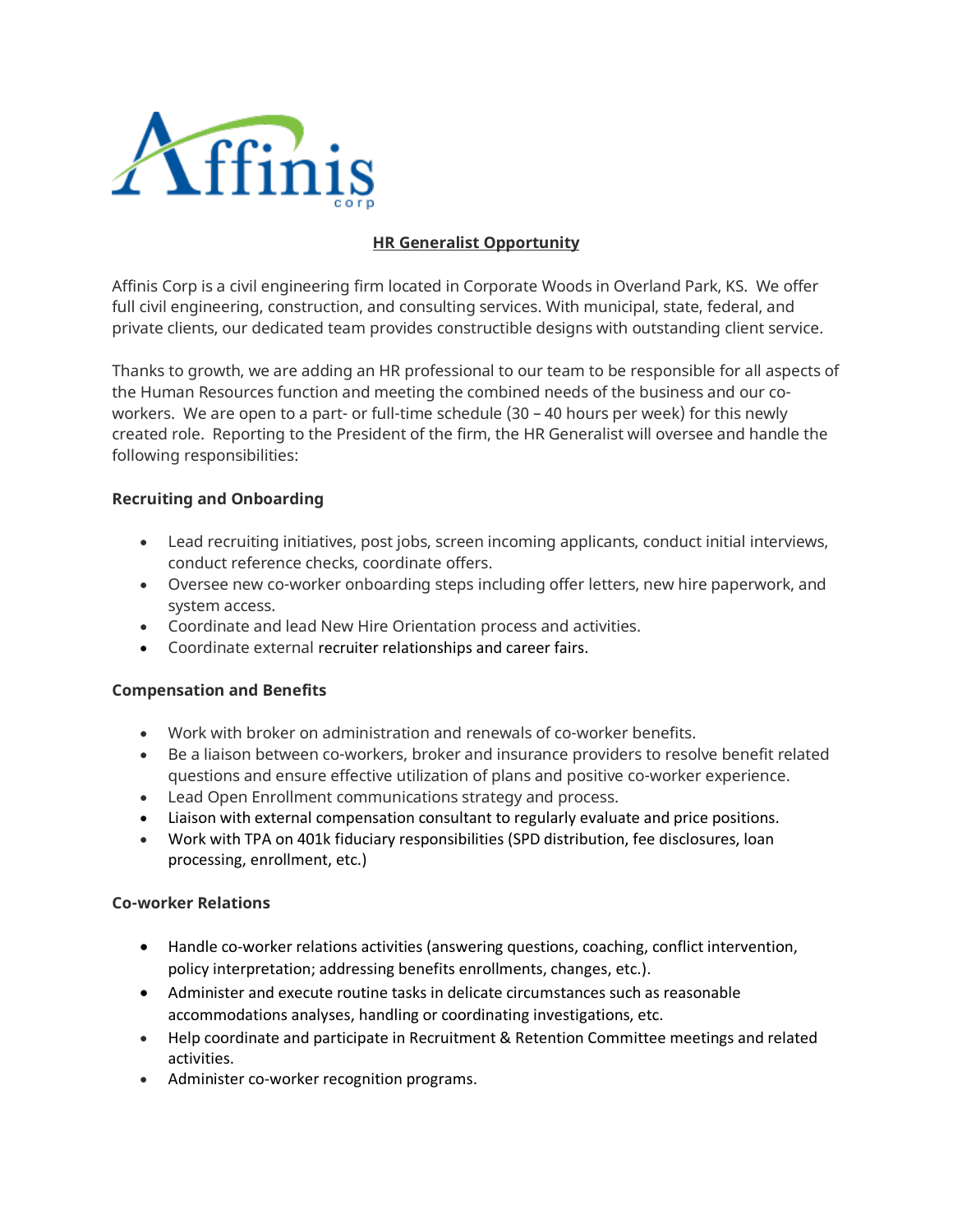## **Compliance and Audits**

- Ensure compliance with federal and state regulations and benefit plan provisions, seeking guidance as needed, including (but not limited to): Annual Workers' Comp audit; updating labor law posters and notifications; VETS 4212 and other filing requirements of Federal Contractors.
- Maintain and update co-worker handbook, including periodic reviews with outside counsel.

### **Performance Management**

- Serve as a coach to managers and co-workers in situations including performance feedback, handling difficult conversations, creating and managing performance improvement plans, creating formal warnings, etc.
- Provide policy interpretation/clarification.
- Oversee co-worker disciplinary meetings, termination notifications.

#### **HR Systems and Administration**

- Maintain the company's employment files, ensuring all files are maintained in accordance with applicable laws.
- Perform data input (pay data, personal data, benefits data, etc.) into HR and Accounting systems.
- Administer offboarding steps (e.g., exit interviews, outplacement, liaison for insurances).

#### **Education/Experience:**

- Bachelor's degree in human resources or relevant field, or equivalent combination of education and experience preferred.
- 3-5 years' HR experience in a generalist capacity.
- Familiarity with all relevant state and federal regulations.
- Proficiency with Microsoft Office Suite and HR systems.
- HR professional certification(s) preferred.

#### **Skill Requirements:**

- Excellent attention to detail and accuracy in all tasks.
- Ability to thrive in a fast-paced growth environment.
- Ability to multi-task and work independently.
- Ability to communicate effectively orally and in writing with managers and individuals inside and outside the Company.
- Ability to present thoughts, ideas, and proposals at all levels of the organization.
- Ability to maintain complete confidentiality.
- Exhibit a professional manner in dealing with others and works to maintain constructive working relationships.